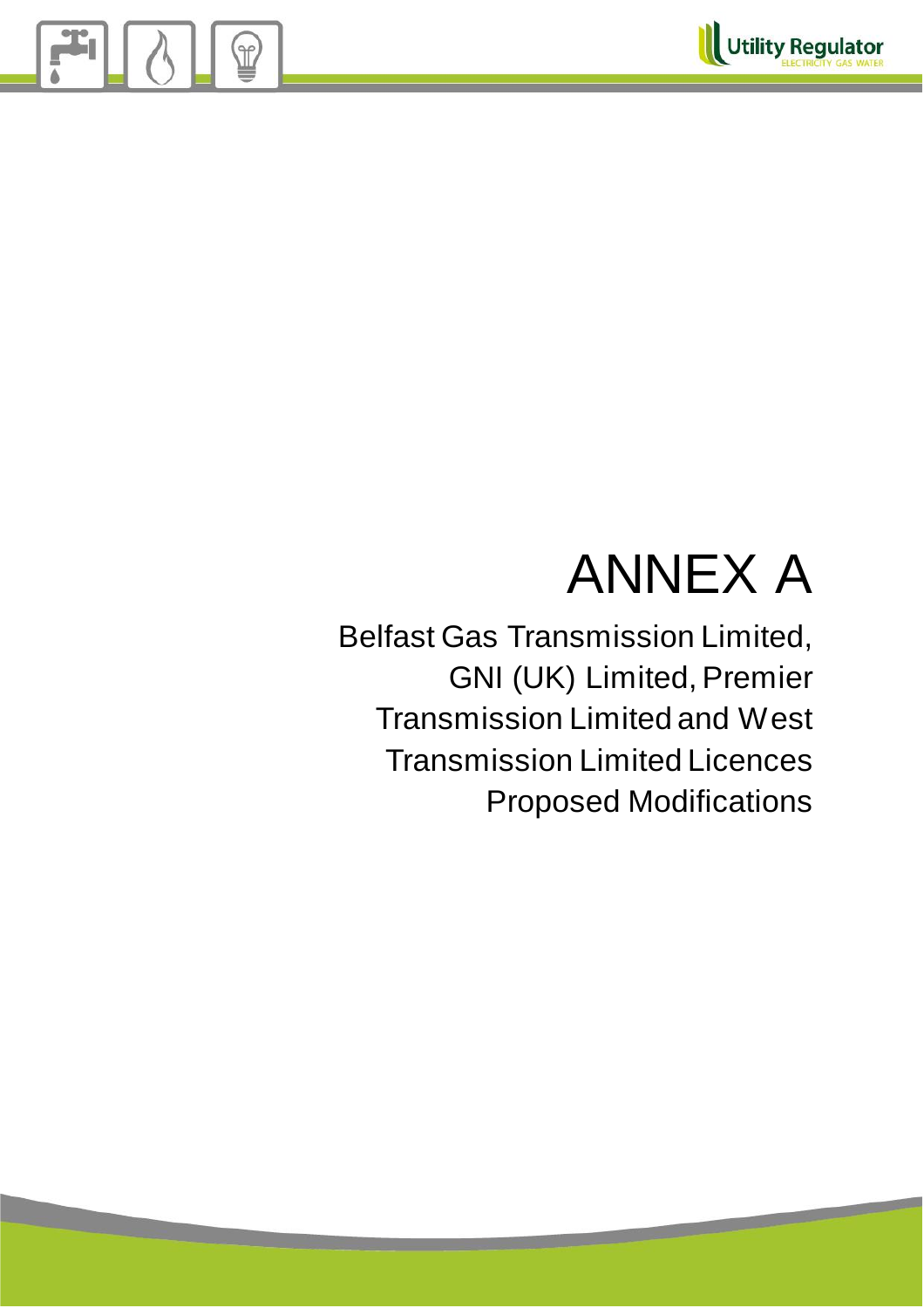- Proposed deletions are indicated by red text which has been struck through.
- Proposed additions are indicated by red text which has been underlined.

## **Marked Up Licence Condition on NI Gas Capacity Statement Condition 2.13: Network Forecasts of PTL and BGTL licences]**

## **[Condition 2.10: Network Forecasts - in GNI UK licence]**

## **[Condition 2.11: Network Forecasts – in WTL licence]**

## 2.13.1 Network Forecasts

The licensee shall comply with a direction given by the Authority, which may be revised from time to time, to prepare and publish a statement in such form as may be specified in the direction giving, with respect to each of the 10 succeeding years beginning with 1 June 2014 1 October 2022 such information by way of forecasts of:

- (a) the use, to the best of the Licensee's knowledge and belief, likely to be made of the Network or any part of the Network by persons authorised to convey, store or supply gas under Article 8 of the Order (including the Licensee and any affiliate or related undertaking of the Licensee); and
- (b) the likely developments to the Network which the Licensee expects from time to time to be taken into account in determining the charges for making connections to that system and for entering into arrangements for the conveyance of gas;

as will assist:

- (c) a person seeking to connect a pipe-line of his to the Network or enter into arrangements for the conveyance of gas in identifying and evaluating the opportunities for so doing; and
- (d) the Authority to monitor issues relating to security of supply.

#### 2.13.2 Single Go-ordination with Statements of with other Designated Pipeline Operators

The Licensee shall, acting in conjunction and co-operation with every other Designated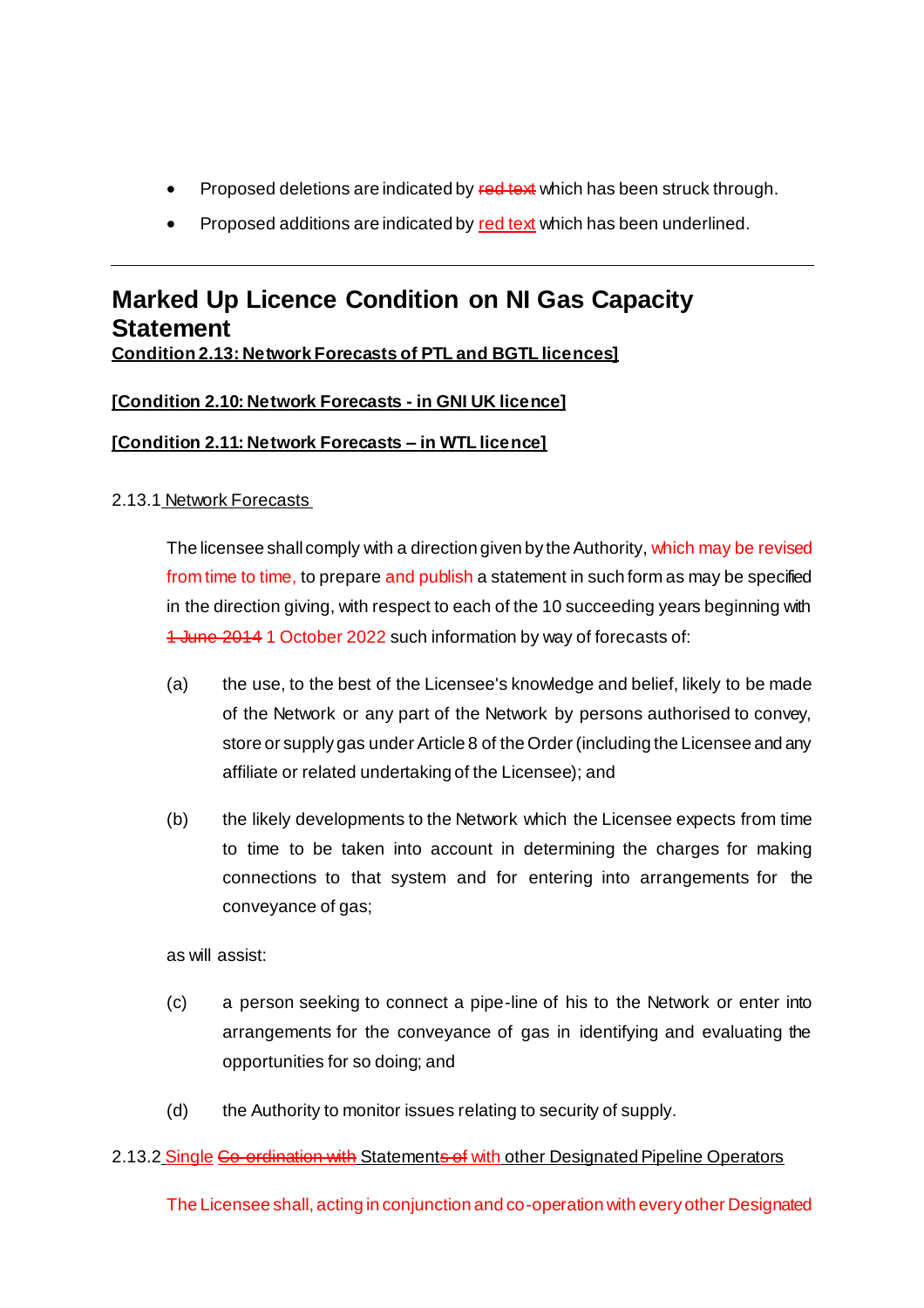Pipeline Operator, take all reasonable steps to prepare a single preparation of any statement in accordance with paragraphs 1 and 3. shall, so far as possible be coordinated with the preparation of the corresponding or equivalent statement required to be produced by every other Designated Pipeline Operator and such statements shall, so far as possible and save to the extent the Authority consents otherwise, be prepared on a consistent basis.

#### 2.13.3 Revised Network forecasts

Except in so far as the Authority consents to the Licensee not doing so, the Licensee shall, on an annual basis, prepare a revision of any statement prepared under Condition 2.13.1 so as to ensure that, so far as reasonably practicable, the information in the revised statement is up to date.

#### 2.13.4 Provision and Publication of forecasts

The Licensee shall, subject to any requirement to comply as is appropriate with the listing rules (within the meaning of Part VI of the Financial Services and Markets Act 2000) of the Stock Exchange and with Condition 2.13.5:

- (a) no later than the tenth first working day of June August 2022, and then annually no later than the first working day of August in each calendar year thereafter, furnish the Authority with a copy of the statement prepared under Condition 2.13.1 and of each revision of the statement prepared under Condition 2.13.3;
- (b) amend that statement in line with any requirements specified by the Authority;
- (c) in such form and manner as the Authority may direct, publish a description of the statement and of each revision; and no later than the last working day of September in each calendar year, publish that statement on a suitable website; and
- (d) send a copy of the statement and of each revision to any person who asks for one on payment of a charge in respect of the cost incurred by the Licensee in complying with this requirement which does not exceed such amount as the Authority may from time to time direct.

#### 2.13.5 Particular interests

In complying with the requirements of Condition 2.13.4(b) and (c), the Licensee shall have regard to the need for excluding, so far as practicable: